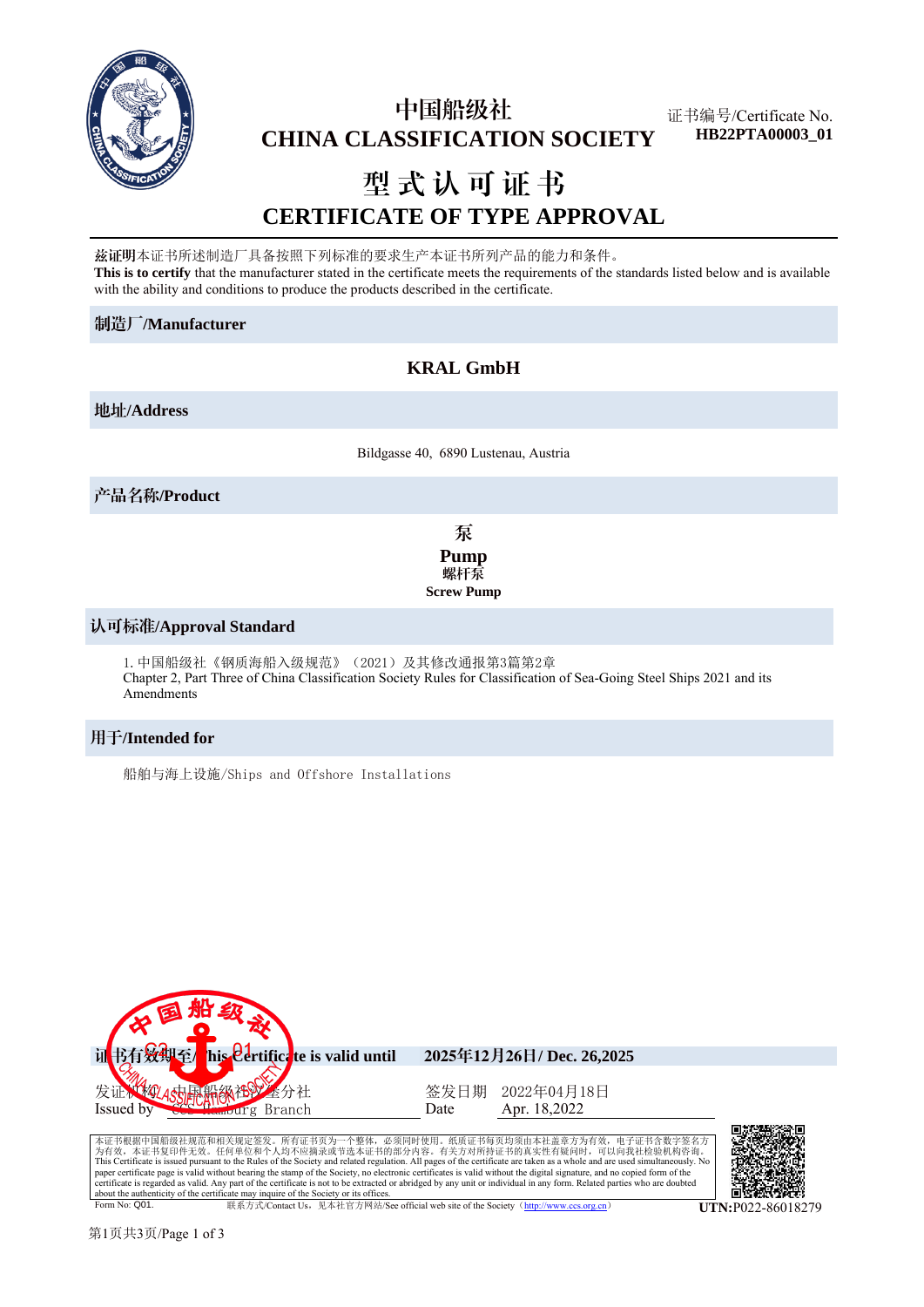## 产品明细**/Product Description**

| 名称/Name                | 属性 (值) /Value                            | 单位/Unit |
|------------------------|------------------------------------------|---------|
| 产品名称/Product Name      | Rotary displacement pumps and pump units |         |
| 型号/Type                | See Additional Pages                     |         |
| 流量/Flow                | See Additional Pages                     |         |
| 额定转速/Rated Speed       | See Additional Pages                     | m11     |
| 排出压力/Delivery Pressure | See Additional Pages                     | m11     |
| 轴功率/Shaft Power        | See Additional Pages                     | null    |

#### 批准的图纸**/Approved Drawings**

图纸批准号/ Drawings Approval No.: HBT04191020, HB08Q00003, NP14A03026, NP15A02478

#### 产品认可试验报告**/ Approval Test Report**

试验报告编号/ Test Report No. : SCREW SPINDLE PUMP 试验报告日期/ Test Report Date : 2004-10-15 试验单位/ Laboratory: Kraeutler Gesellschaft m.b.H Co. 试验单位地址/ Test Address: Lustenau,Austria

试验报告编号/ Test Report No. : HB15Q00006 试验报告日期/ Test Report Date : 2015-01-28 试验单位/ Laboratory: KRAL AG 试验单位地址/ Test Address: Lustenau,Austria

## 认可后的产品检验方式**/ Method of Product Inspection after Approval**

认可后的产品检验由制造厂按本社批准的产品检验计划进行,本社在文件审核合格后颁发船用产品证书。 After approval, product inspection should be carried out by the Manufacturer in accordance with the product inspection scheme approved by the Society, and the Marine Product Certificate is issued by the Society upon satisfactory documents review.

#### 认可保持条件**/ Maintenance Requirements of Approval**

1.型式认可后,如果产品及其重要零部件的设计、所用材料或制造方法有所改变,且影响到产品的主要特性、特 征;或产品的性能指标有所更改,且超过认可的范围,则有关图纸和文件应经检验机构审批。并在检验机构认为必 要时,经本社检验人员见证有关试验和进行检查,其结果应能证实仍符合认可条件。

After type approval, if there are changes to the design, materials used or manufacturing method of the product and important components and such changes affect major characteristics and properties of the product, or property indexes of the product are changed and exceed the scope of approval, related drawings and documents are to be examined and approved by the concerned survey office. Where deemed necessary by the survey office, the surveyor to the Society will go to witness relevant tests and conduct inspection and the results should be able to demonstrate compliance with the approval conditions.

2.工厂的质量管理体系应保持有效运行,并且与认可时一致。如果质量管理体系发生改变,应经原体系认证机构审 核并报本社批准。

The quality management system of the factory shall be ensure effective operation, and shall be the same as the situation of approval. If there are any changes to the quality management system, auditing of the original certification organization for quality management system and the society's approval shall be obtained.

3. 认可证书有效期内,如果出现可能导致本社取消认可的情况,工厂应及时采取有效的纠正措施。

Within the validity of the approval certificate, if cases occur that may cause the Society to withdraw the approval, the manufacturer should take corrective actions in a prompt and effective manner.

4.在认可证书有效期内,本社检验人员可在未经事先通知的情况下对工厂的产品制造过程进行审核,以验证产品的 生产是否符合业经本社批准的图纸和文件。工厂应予以配合。

Within the validity of the approval certificate, the surveyor to the Society may pay unannounced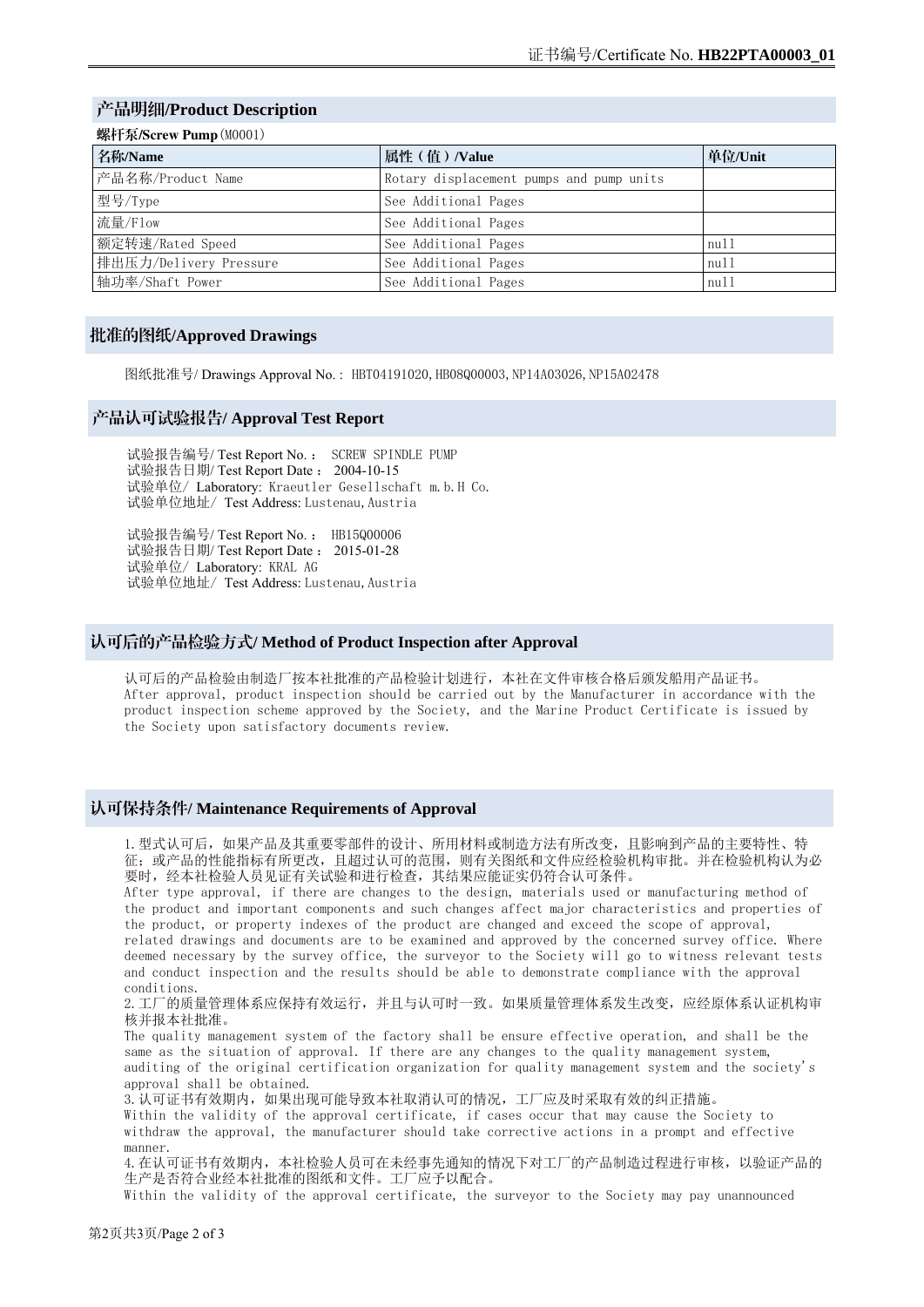audit to the manufacturing process of the product in order to confirm whether it is in compliance with the drawings and documents approved by the Society. The factory should provide an active cooperation and necessary for the surveyor.

5.型式认可A证书获得者应接受本社每年一次的定期审核,定期审核日为认可证书期满之日对应的每一周年日,检 查工作应在周年日的前后三个月内进行。

Those who have obtained the certificate of type approval A should be subject to periodical audit every year. The date of periodical audit shall be each anniversary date which corresponds to the date of expiry of the relevant certificate and the periodical audit shall be done within a time span of three months before and after the annual surveillance date.

#### 备注**/Remarks**

1.本社已审核了产品厂无石棉声明,但本社的审核不免除产品厂按照合同关系向订货方保证产品无石棉的责任。 The declaration of asbestos-free submitted by manufacturer has been reviewed by the Society. However, liability of the manufacturer to guarantee the products are asbestos-free to purchaser under contract will not be exempted.

2. 本证书由原型式认可证书(No.HB17Q00011)换新并替代原证书。

This certificate is renewed from and supersedes the previous Type Approval Certificate No. HB17Q00011

#### 中国船级社汉堡分社

#### **CCS Hamburg Branch**

注: 本证书含有附页, 共1页 Note: The certificate is attached with additional 1 page(s)